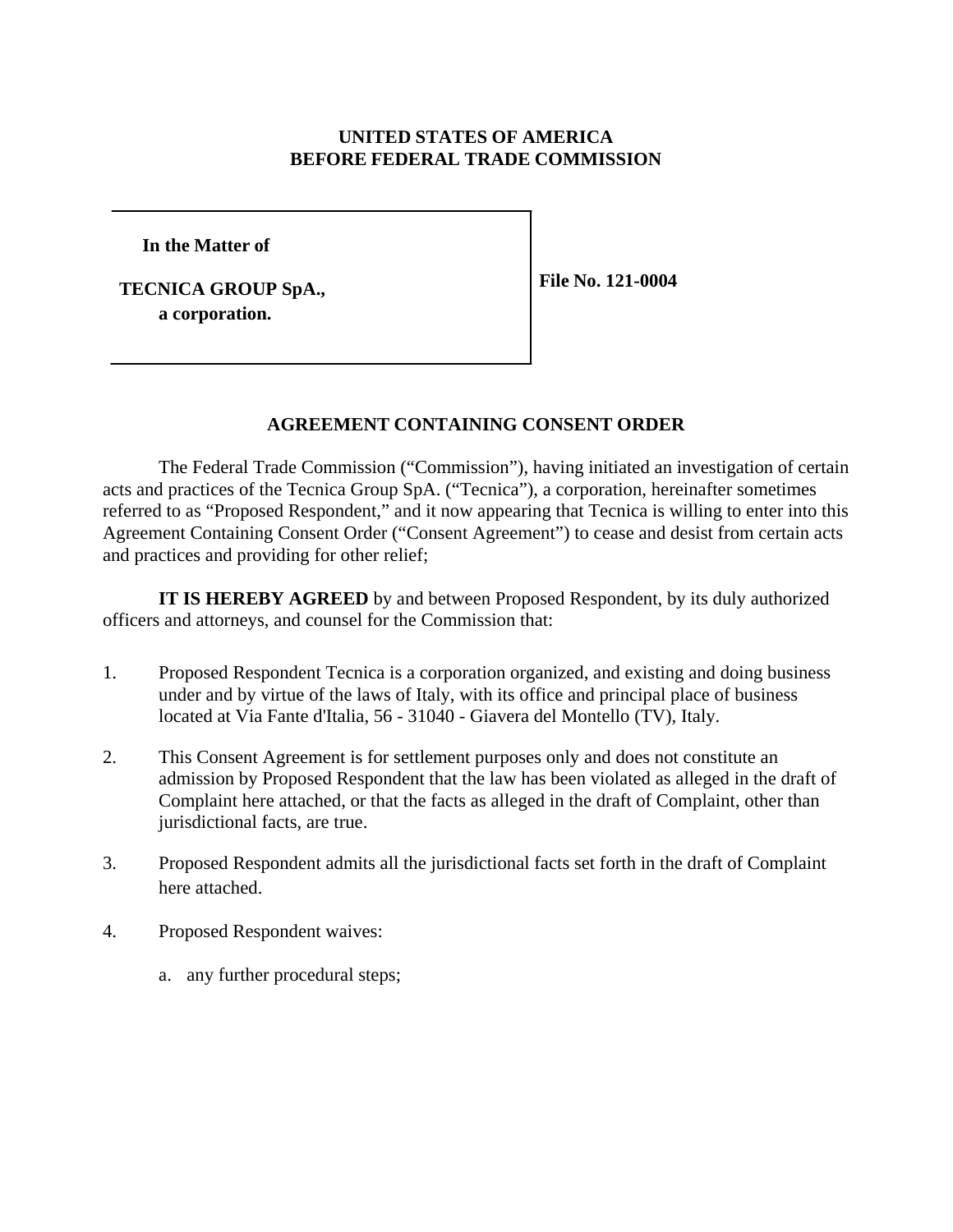- b. the requirement that the Commission's Decision and Order, attached hereto and made a part hereof, contain a statement of findings of fact and conclusions of law;
- c. all rights to seek judicial review or otherwise to challenge or contest the validity of the Decision and Order entered pursuant to this Consent Agreement; and
- d. any claim under the Equal Access to Justice Act.
- 5. Proposed Respondent shall submit an initial compliance report within twenty (20) days of the date it signs this Consent Agreement, pursuant to Commission Rule 2.33, 16 C.F.R. § 2.33, signed by Proposed Respondent setting forth in detail the manner in which the Proposed Respondent has to date complied, has prepared to comply, and will comply with the Decision and Order. Such report will not become part of the public record unless and until the Consent Agreement and Decision and Order are accepted by the Commission for public comment.
- 6. This Consent Agreement shall not become part of the public record of the proceeding unless and until it is accepted by the Commission. If this Consent Agreement is accepted by the Commission, it, together with the draft of Complaint contemplated thereby, will be placed on the public record for a period of thirty (30) days and information with respect thereto publicly released. The Commission thereafter may either withdraw its acceptance of this Consent Agreement and so notify Proposed Respondent, in which event it will take such action as it may consider appropriate, or issue its Complaint (in such form as the circumstances may require) and issue its Decision and Order, in disposition of the proceeding.
- 7. This Consent Agreement contemplates that, if it is accepted by the Commission, and if such acceptance is not subsequently withdrawn by the Commission pursuant to the provisions of Commission Rule 2.34, 16 C.F.R. § 2.34, the Commission may, without further notice to Proposed Respondent, (1) issue and serve its Complaint corresponding in form and substance with the draft of Complaint here attached and the Decision and Order in disposition of the proceeding, and (2) make information public with respect thereto.
- 8. When final, the Decision and Order shall have the same force and effect, and may be altered, modified or set aside in the same manner and within the same time provided by statute for other orders. The Decision and Order shall become final upon service. Delivery of the Complaint and the Decision and Order to Proposed Respondent by any means provided in Commission Rule 4.4(a), 16 C.F.R.  $\S$  4.4(a) – including, but not limited to, delivery to any office within the United States of Proposed Respondent, or of any lawyer or law firm listed as Counsel for Proposed Respondent on this Consent Agreement – shall constitute service as to the Proposed Respondent. Proposed Respondent waives any right it may have to any other manner of service.
- 9. The Complaint may be used in construing the terms of the Decision and Order, and no agreement, understanding, representation, or interpretation not contained in the Decision and Order or the Consent Agreement may be used to vary or contradict the terms of the Decision and Order.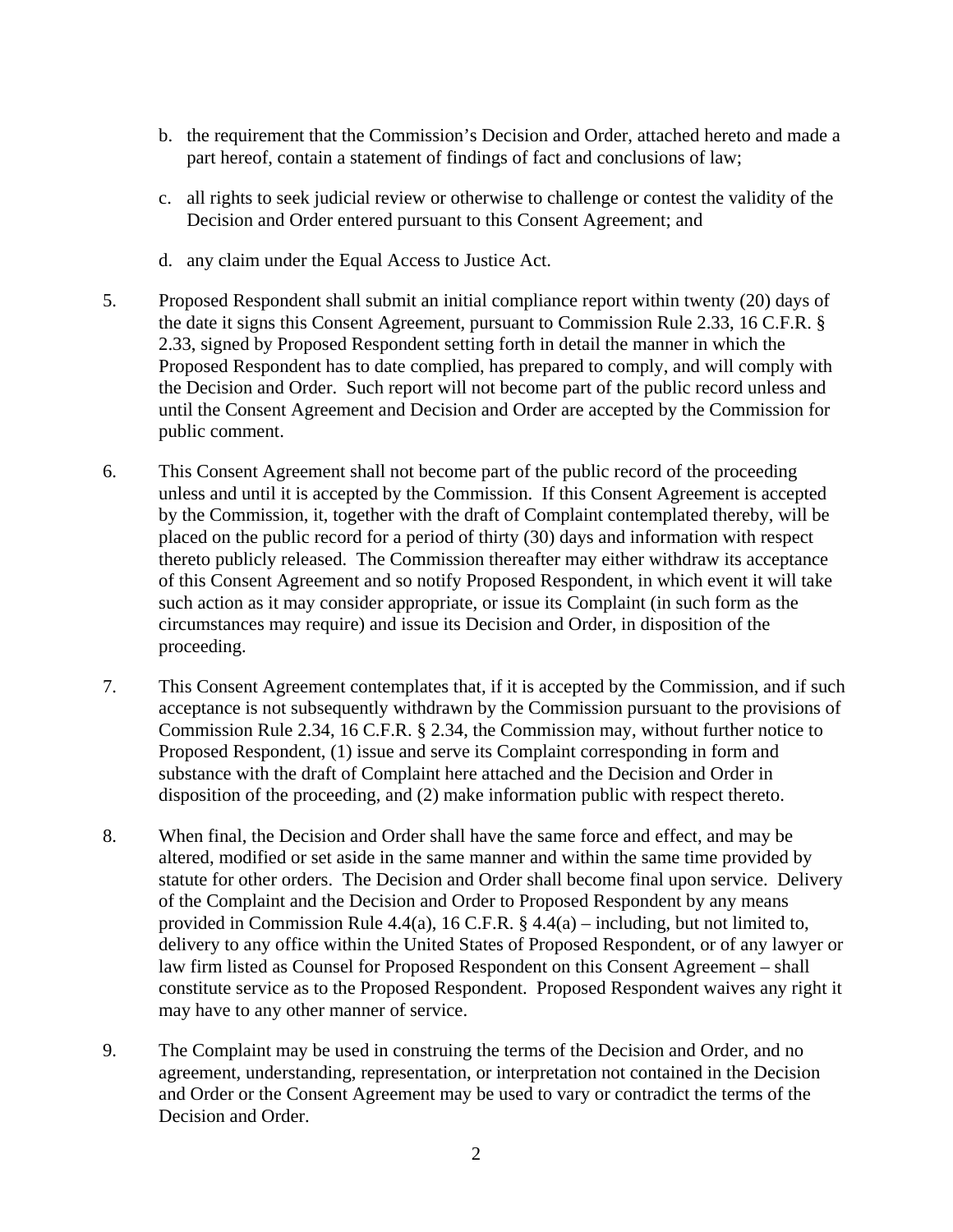- 10. By signing this Consent Agreement, Proposed Respondent represents and warrants that it can accomplish the full relief contemplated by the attached Decision and Order and that all parents, subsidiaries, affiliates, and successors necessary to effectuate the full relief contemplated by this Consent Agreement are parties to the Consent Agreement.
- 11. Proposed Respondent has read the draft of Complaint and the Decision and Order contemplated hereby. Proposed Respondent understands that once the Decision and Order has been issued, it will be required to file one or more compliance reports showing that it has fully complied with the Decision and Order. Proposed Respondent agrees to comply with the terms of the proposed Decision and Order from the date it signs this Consent Agreement. Proposed Respondent further understands that it may be liable for civil penalties in the amount provided by law for each violation of the Decision and Order after the Decision and Order becomes final.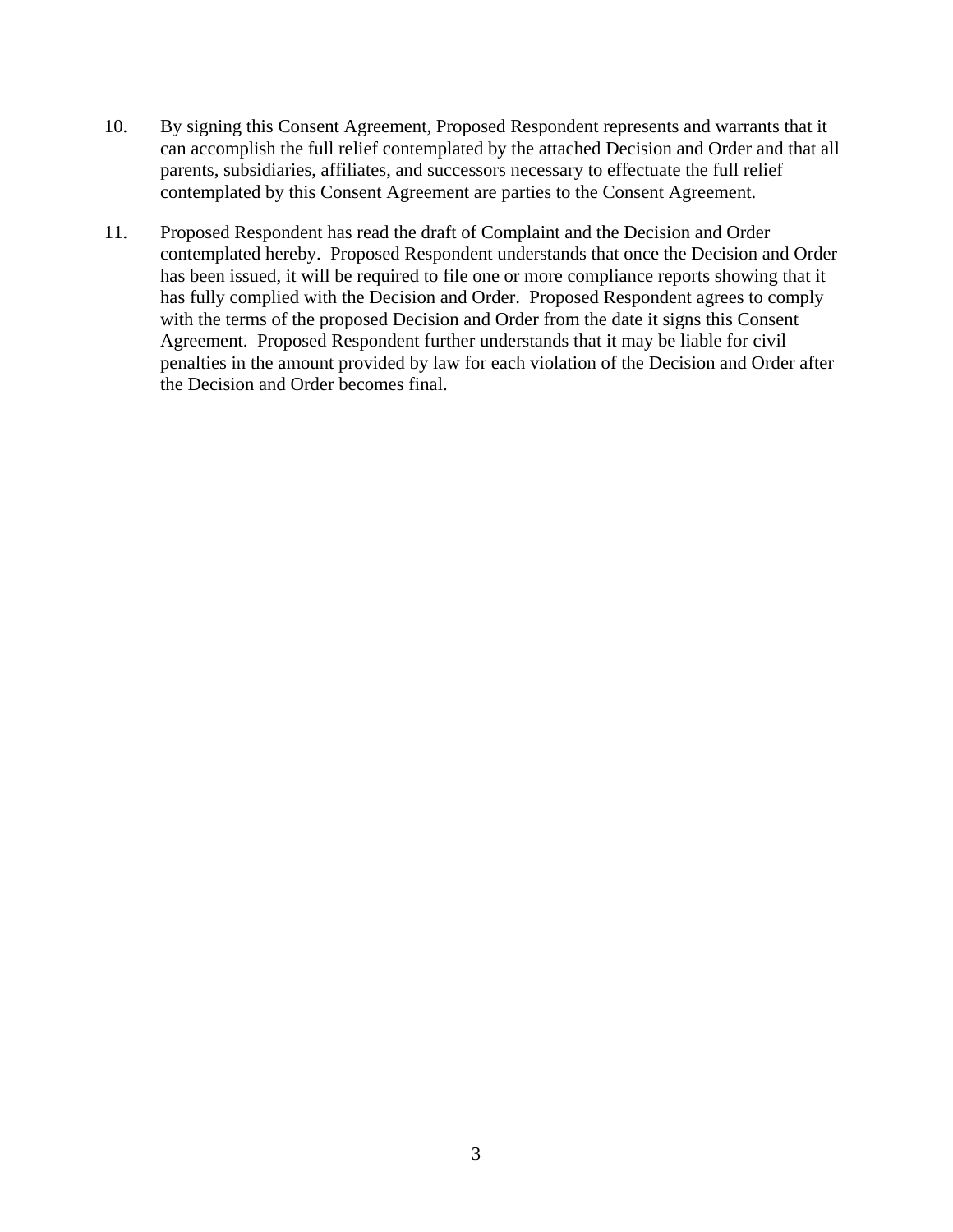Signed this \_\_\_\_\_ day of \_\_\_\_\_\_\_\_\_\_\_\_\_, 2014

### **TECNICA GROUP SpA.**

## **FEDERAL TRADE COMMISSION**

**By:**

Peter Weaver CEO Tecnica Group SpA. **By:**

Mark Taylor Attorney

Dated: \_\_\_\_\_\_\_\_\_\_\_\_

**Approved:**

Arnold & Porter LLP Counsel for Tecnica Group SpA. Geoffrey M. Green Assistant Director Bureau of Competition

Norman Armstrong Jr. Deputy Director Bureau of Competition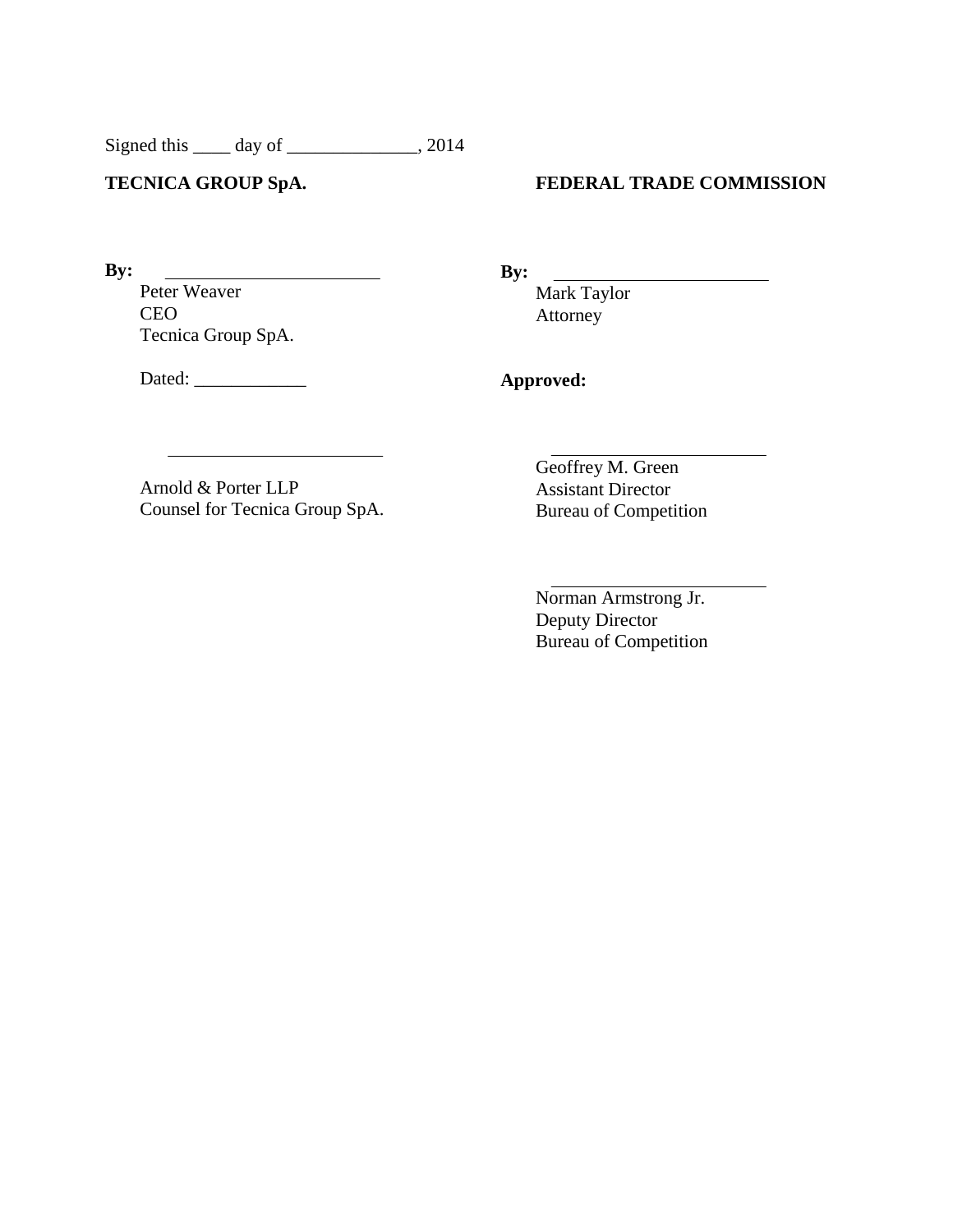#### **UNITED STATES OF AMERICA BEFORE THE FEDERAL TRADE COMMISSION**

**COMMISSIONERS: Edith Ramirez, Chairwoman Julie Brill Maureen K. Ohlhausen Joshua D. Wright Terrell McSweeny** 

 **In the Matter of** 

**TECNICA GROUP SpA, a corporation.** 

**Docket No. C-**

### **DECISION AND ORDER**

The Federal Trade Commission ("Commission") having initiated an investigation of certain acts and practices of the Tecnica Group, SpA ("Tecnica"), a corporation, hereinafter sometimes referred to as "Respondent," and Respondent having been furnished thereafter with a copy of a draft of Complaint that counsel for the Commission proposed to present to the Commission for its consideration and which, if issued, would charge Respondent with violations of Section 5 of the Federal Trade Commission Act, as amended, 15 U.S.C. § 45; and

Respondent, its attorneys, and counsel for the Commission having thereafter executed an Agreement Containing Consent Order ("Consent Agreement"), containing an admission by Respondent of all the jurisdictional facts set forth in the aforesaid draft of Complaint, a statement that the signing of said Consent Agreement is for settlement purposes only and does not constitute an admission by Respondent that the law has been violated as alleged in such Complaint, or that the facts as alleged in such Complaint, other than jurisdictional facts, are true, and waivers and other provisions as required by the Commission's Rules; and

The Commission having thereafter considered the matter and having determined that it had reason to believe that Respondent had violated said Act, and that a Complaint should issue stating its charges in that respect, and having accepted the executed Consent Agreement and placed such Consent Agreement on the public record for a period of thirty (30) days for the receipt and consideration of public comments, now in further conformity with the procedure described in Commission Rule 2.34, 16 C.F.R. § 2.34, the Commission hereby issues its Complaint, makes the following jurisdictional findings, and issues the following Decision and Order ("Order"):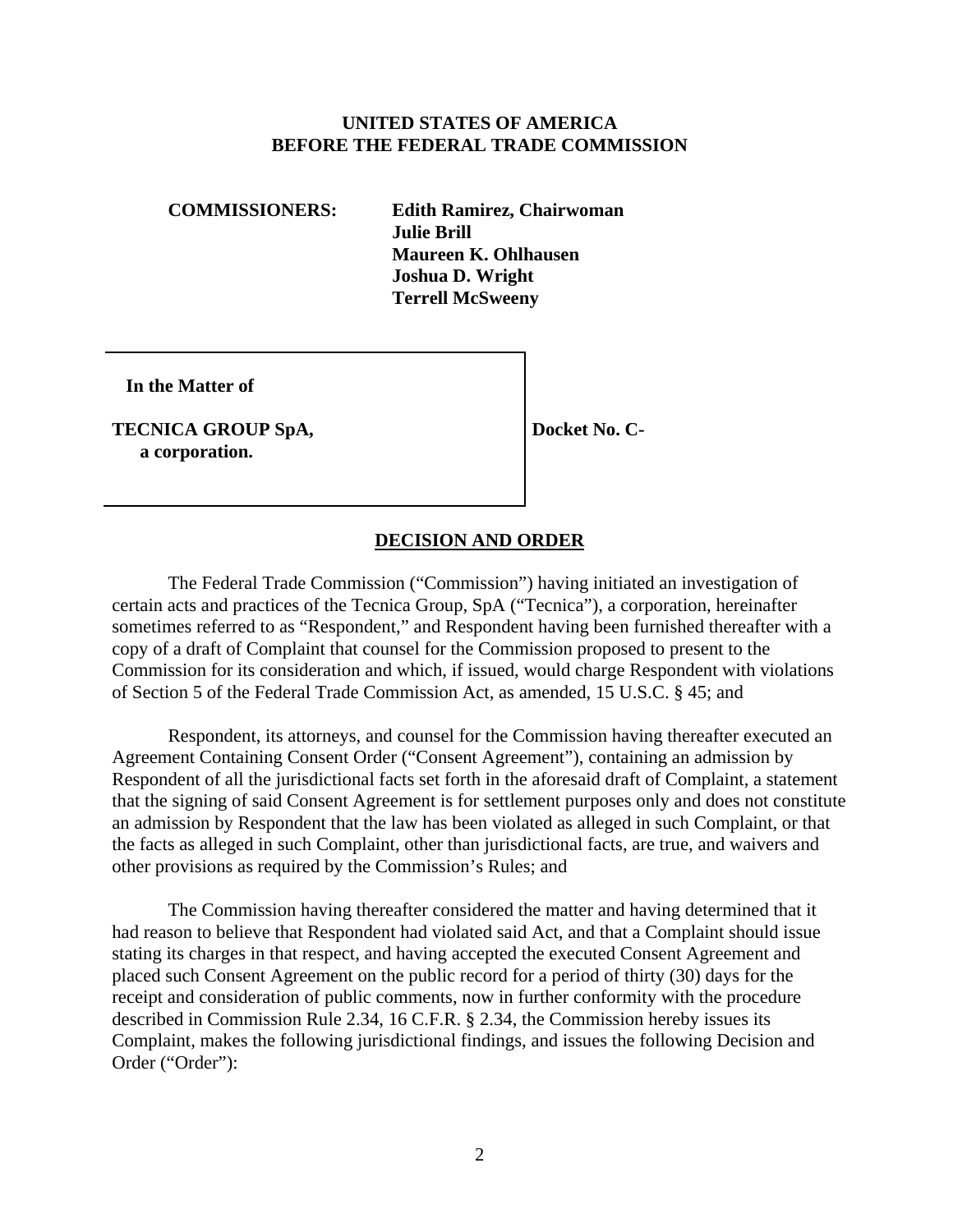- 1. Respondent Tecnica is a corporation organized, and existing and doing business under and by virtue of the laws of Italy, with its office and principal place of business located at Via Fante d'Italia, 56 - 31040 - Giavera del Montello (TV), Italy.
- 2. The Federal Trade Commission has jurisdiction of the subject matter of this proceeding and of Respondent, and the proceeding is in the public interest.

# **ORDER**

## **I.**

 **IT IS ORDERED** that, as used in this Order, the following definitions shall apply:

- A. "Respondent" means the Tecnica Group, SpA., its directors, officers, employees, agents, representatives, successors, and assigns; its subsidiaries, divisions, groups, and affiliates controlled by it, and the respective directors, officers, employees, agents, representatives, successors, and assigns of each.
- B. "Commission" means the Federal Trade Commission.
- C. "Agreement" means any agreement, arrangement, contract, combination, or understanding, formal or informal, written or unwritten, direct or indirect, between two or more Persons.
- D. "Endorsement Agreement" means an Agreement between a Ski Company and a living natural person providing in part that, for consideration, (1) the Ski Company is authorized to utilize the name and/or likeness of the living natural person in connection with the advertisement, promotion, or sale of Ski Equipment, and/or (2) the living natural person will use and promote the Ski Company's Ski Equipment; for the avoidance of doubt, the following Agreements are not Endorsement Agreements for the purposes of this Order: (1) any Agreement between Respondent and a living natural person who is an employee of Respondent at the time he or she enters into the Agreement; (2) any Agreement between Respondent and another Ski Company in connection with the exclusive licensing of intellectual property relating to Ski Equipment; or (3) any exclusive Agreement between Respondent and a retailer and/or distributor of Ski Equipment that is not a Ski Company.
- E. "Person" means any living natural person, corporate entity, sole proprietorship, partnership, association, joint venture, or trust.
- F. "Ski Company" means any Person that, for the purpose of sale, resale, distribution, or marketing in or into the United States, manufactures Ski Equipment or causes Ski Equipment to be manufactured, and includes all the directors, officers, employees, consultants, agents and representatives of the Ski Company acting on behalf of or at the direction of the Ski Company; for the avoidance of doubt, "Ski Company" does not include: (1) any employee of Respondent to the extent he or she is acting on his or her own behalf; or (2) ski teams or ski pools.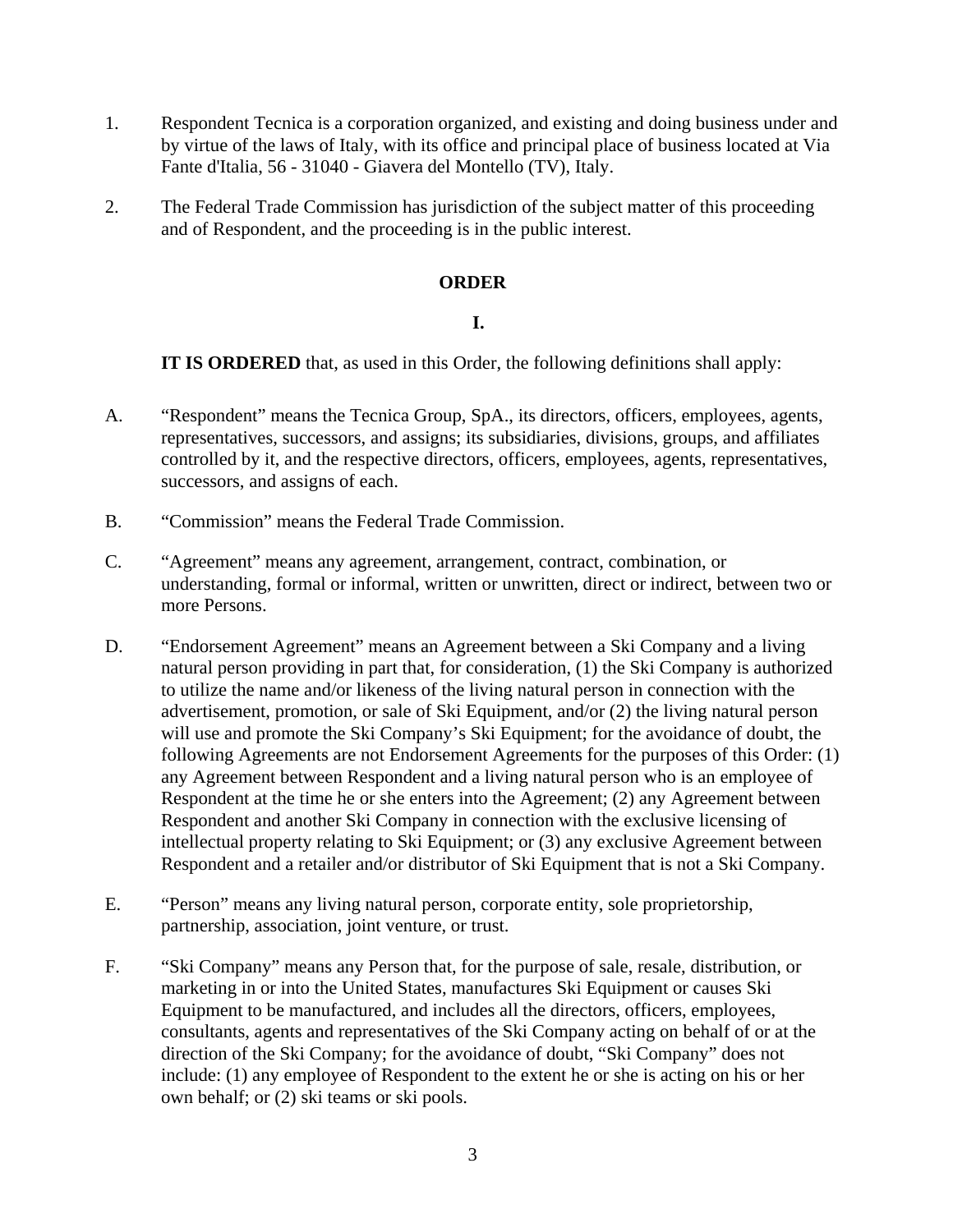- G. "Ski Equipment" means alpine snow skis, ski boots, or ski bindings.
- H. "U.S. Skier" means any living natural person who is engaged or has engaged in the sport of alpine skiing, and who, at the time the Ski Companies enter into an Agreement that, but for the proviso in Paragraph II.A. of this Order, would be prohibited by Paragraph II.A. of this Order, is:
	- 1. a citizen or permanent resident alien (as defined by the US Citizenship and Immigration Services) of the United States;
	- 2. a member of the U.S. Ski and Snowboard Association;
	- 3. a member of the U.S. Ski Team;
	- 4. a representative of the United States at the NorAm Cup, the World Cup, or any competition sanctioned by the International Ski Federation; or
	- 5. a representative of the United States at the Winter Olympics.
- I. "U.S. Employee" means any living natural person who is a citizen or permanent resident alien (as defined by the US Citizenship and Immigration Services) of the United States or whose principal place of employment is within the United States.

#### **II.**

**IT IS FURTHER ORDERED** that in connection with the business of manufacturing, distributing, marketing, or selling Ski Equipment in or affecting commerce, as "commerce" is defined in Section 4 of the Federal Trade Commission Act, 15 U.S.C. § 44, Respondent shall cease and desist from, directly or indirectly, or through any corporate or other device:

A. Inviting, entering into or attempting to enter into, organizing or attempting to organize, implementing or attempting to implement, continuing or attempting to continue, soliciting, or otherwise facilitating any Agreement, either express or implied, with any Ski Company or Ski Companies (other than Respondent) to forbear from soliciting, cold calling, recruiting, hiring, contracting with, or otherwise competing for any U.S. Skier to be a party to an Endorsement Agreement.

*PROVIDED, HOWEVER*, that Respondent may enter into, attempt to enter into, or comply with a written agreement with any other Ski Company or Ski Companies to forbear from competing for any U.S. Skier to be a party to an Endorsement Agreement that (1) is reasonably related to a lawful joint venture agreement, or lawful merger, acquisition or sale agreement; and (2) is reasonably necessary to achieve such agreement's procompetitive benefits.

B. Inviting, entering into or attempting to enter into, organizing or attempting to organize, implementing or attempting to implement, continuing or attempting to continue, soliciting, or otherwise facilitating any Agreement, either express or implied, with any Ski Company or Ski Companies (other than Respondent) to forbear from soliciting, cold calling, recruiting, hiring, contracting with, or otherwise competing for any U.S. Employee of a Ski Company.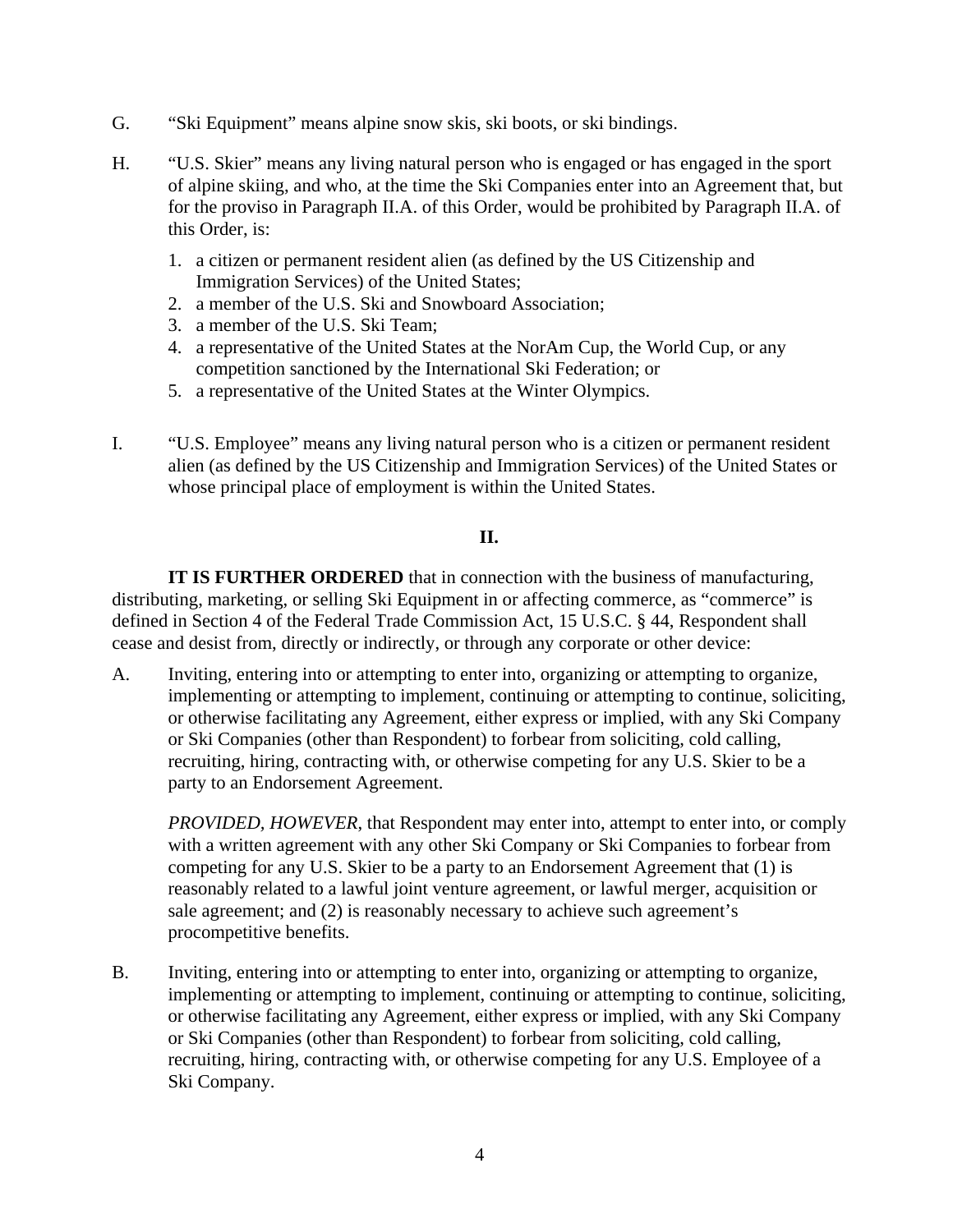*PROVIDED, HOWEVER*, that Respondent may enter into, attempt to enter into, or comply with a written agreement with any other Ski Company or Ski Companies to forbear from competing for any U.S. Employee of a Ski Company that (1) is reasonably related to a lawful joint venture agreement, or lawful merger, acquisition or sale agreement; and (2) is reasonably necessary to achieve such agreement's procompetitive benefits.

*PROVIDED, FURTHER,* that Respondent may enter into, attempt to enter into, or comply with written agreements with any other Ski Company or Ski Companies to forbear from competing for any employee of a Ski Company if such agreement: (1) is in settlement of a bona fide dispute relating to the enforcement of an employee's noncompete or non-solicitation agreement with the Respondent or the other Ski Company; or (2) is included in non-disclosure or confidentiality agreements that Respondent has entered into in connection with conducting due diligence relating to a proposed and bona fide merger, acquisition, or consolidation.

#### **III.**

## **IT IS FURTHER ORDERED** that:

- A. Within sixty (60) days after the date the Order is issued, Respondent shall submit to the Commission a verified written report setting forth in detail the manner and form in which the Respondent has complied, is complying, and will comply with this Order.
- B. One (1) year after the date the Order is issued, annually for the next two (2) years on the anniversary of the date the Order is issued, and at other times as the Commission may require, Respondent shall file a verified written report with the Commission setting forth in detail the manner and form in which Respondent has complied and is complying with the Order.

## **IV.**

**IT IS FURTHER ORDERED** that Respondent shall notify the Commission at least thirty (30) days prior to:

- A. Any proposed dissolution of the Respondent;
- B. Any proposed acquisition, merger or consolidation of the Respondent; or
- C. Any other change in the Respondent that may affect compliance obligations arising out of this Order, including but not limited to assignment, the creation or dissolution of subsidiaries, or any other change in the Respondent.

#### **V.**

**IT IS FURTHER ORDERED** that, for the purpose of determining or securing compliance with this order, upon written request, Respondent shall permit any duly authorized representative of the Commission: